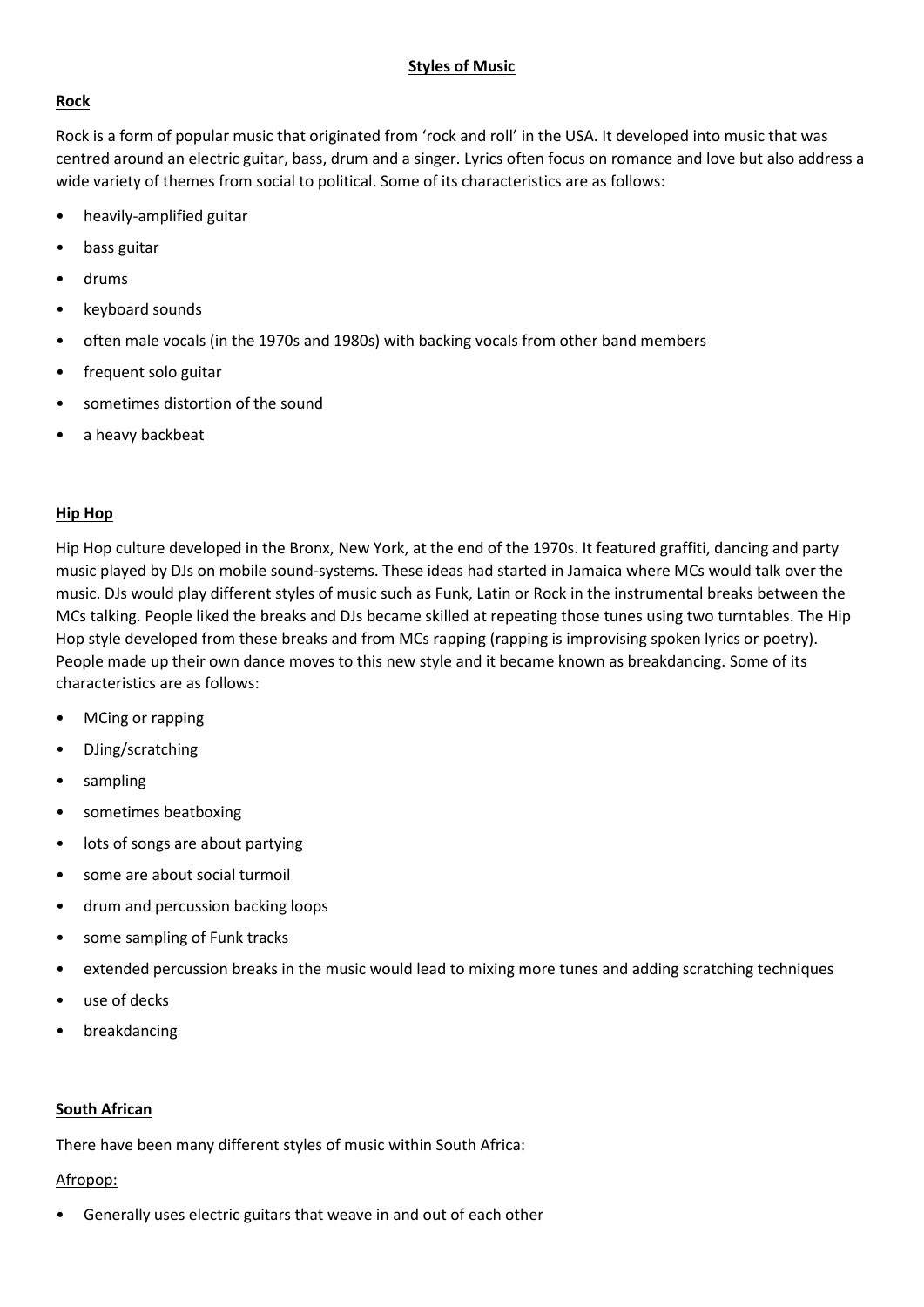- Some traditional instruments such as the penny whistle, keyboards, bass and drums
- Strong Dance or Swing beat

### South African Jazz:

Uses a keyboard/piano, bass and drums with perhaps a saxophone and/or a trumpet. Lots of improvisation is included.

## South African Freedom Songs:

Freedom Songs were songs that were often sung during Nelson Mandela's imprisonment and often during social gatherings.

- The words are about freeing Nelson Mandela and how unfair it was that he was in prison for trying to free the people of South Africa
- Strong Dance beat
- Use of electric guitars, keyboards, bass and drums. Can be sung unaccompanied i.e. a cappella

## South African Choral music:

Traditional South African music generally uses voices only or voices and drums. It is sung in a language such as Zulu or Xhosa (there are 12 official languages). Singing will consist of call and response, call by one singer and response by lots.

### Kwaito:

A strong dance Hip Hop beat, influenced by Hip Hop, Kwaito is the most up-to-date style of South African music.

- South African languages used
- Rapping
- Electronic beats
- Sax and trumpet horn section
- Use of electric guitars
- Lots of energy
- A strong and driving groove

### Traditional South African music:

- The Click Song, for example, is sung in a South African language Xhosa, using lots of clicking sounds
- There are some drums and guitars accompanying the vocals, but many traditional songs are unaccompanied

### **Blues**

Blues is a style of music originating in the deep south of America and is considered an ancestor of Jazz. The Blues was created by African-American communities at the end of the 19th century who had suffered through slavery. Spirituals and work songs were sung to make their ordeal more bearable. These sad songs were the beginnings of the Blues. Some of its characteristics are as follows:

- The Blues form can also be heard in Jazz and Rock 'n' Roll and is characterised by the use of a structure called the 12 Bar Blues. This is a set pattern of chords that repeats every 12 bars and is easily recognisable by listening
- sad and melancholic melody that evokes feelings of being downtrodden or 'blue'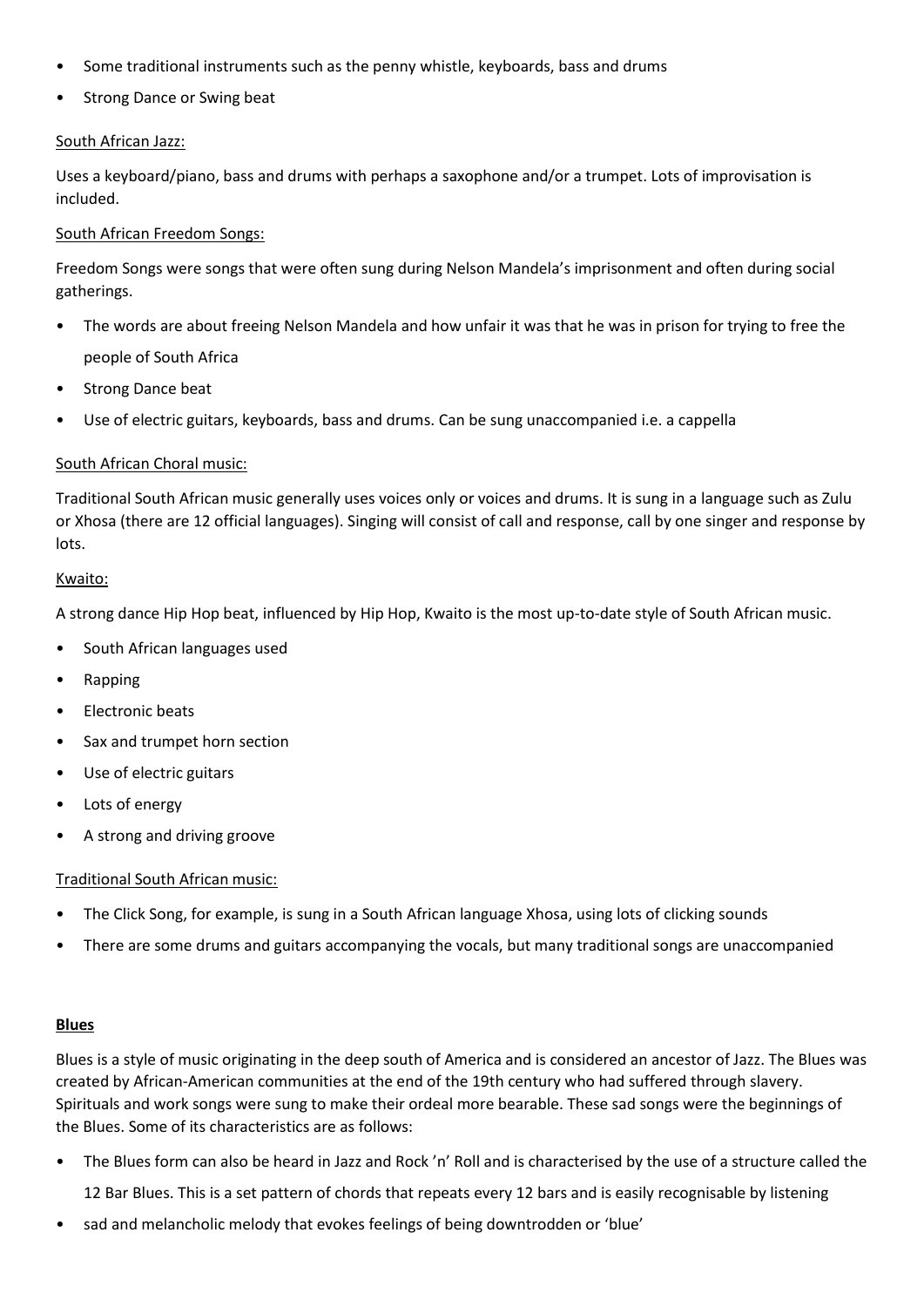- a rhythm section, voice, guitar and harmonica are often featured in these songs
- improvisation features in the Blues. Improvisation comes from the heart and expresses how you are feeling
- lyrics usually follow a pattern: the first and second lines are the same; the third line is different but rhymes with the first two

#### **Bhangra**

Bhangra is a popular style of Indian music. It combines traditional Punjabi and Indian music with Western Pop music. It developed in Britain in the 1980s from immigrants who had moved from Pakistan and India to the UK. Today Bhangra exists in different styles across the world and it also fuses its sounds with Hip Hop and R&B. Some of its characteristics are as follows:

- Many instruments are used to make the Bhangra sound: different types of drum including tabla and dohl, stringed instruments and keyboards. Drums are the most important instrument, making Bhangra's style beatbased
- lyrics can be sung in Punjabi, Hindi, Urdu or English
- lyrics can cover social issues or be about love, but they are always rooted in a rich culture
- Bhangra music makes you want to dance!

#### **Funk**

In the 1960s, an exciting performer called James Brown combined Gospel, Soul and Jazz into a new form of music called Funk. Some of its characteristics are as follows:

- focus is on a strong rhythmic groove rather than melody
- the strong beat is on 1 i.e. the first beat of the bar
- electric bass, drums and sometimes an organ drive the groove
- a powerful horn section that plays riffs
- electric guitar riffs
- the music is generally riff-based
- lots of space in the music as it is driven by rhythmic riffs and fewer changes in melody and chord structure
- sometimes there are no vocals
- the focus is on the rhythmic groove

### **Folk**

Folk music can originate from any country in any part of the world. Folk music uses old tunes or songs that have been passed down through generations over time: they are not written down but passed down orally. Often we do not know who the composer is. Irish Traditional or Folk music, like any other Folk music, is used and kept vibrant when groups of people move to live in other countries. Some of its characteristics are as follows:

- traditional music that is sung or played, accompanied or unaccompanied
- if vocal, it often tells us a story. That story can be about a real life situation or a historical event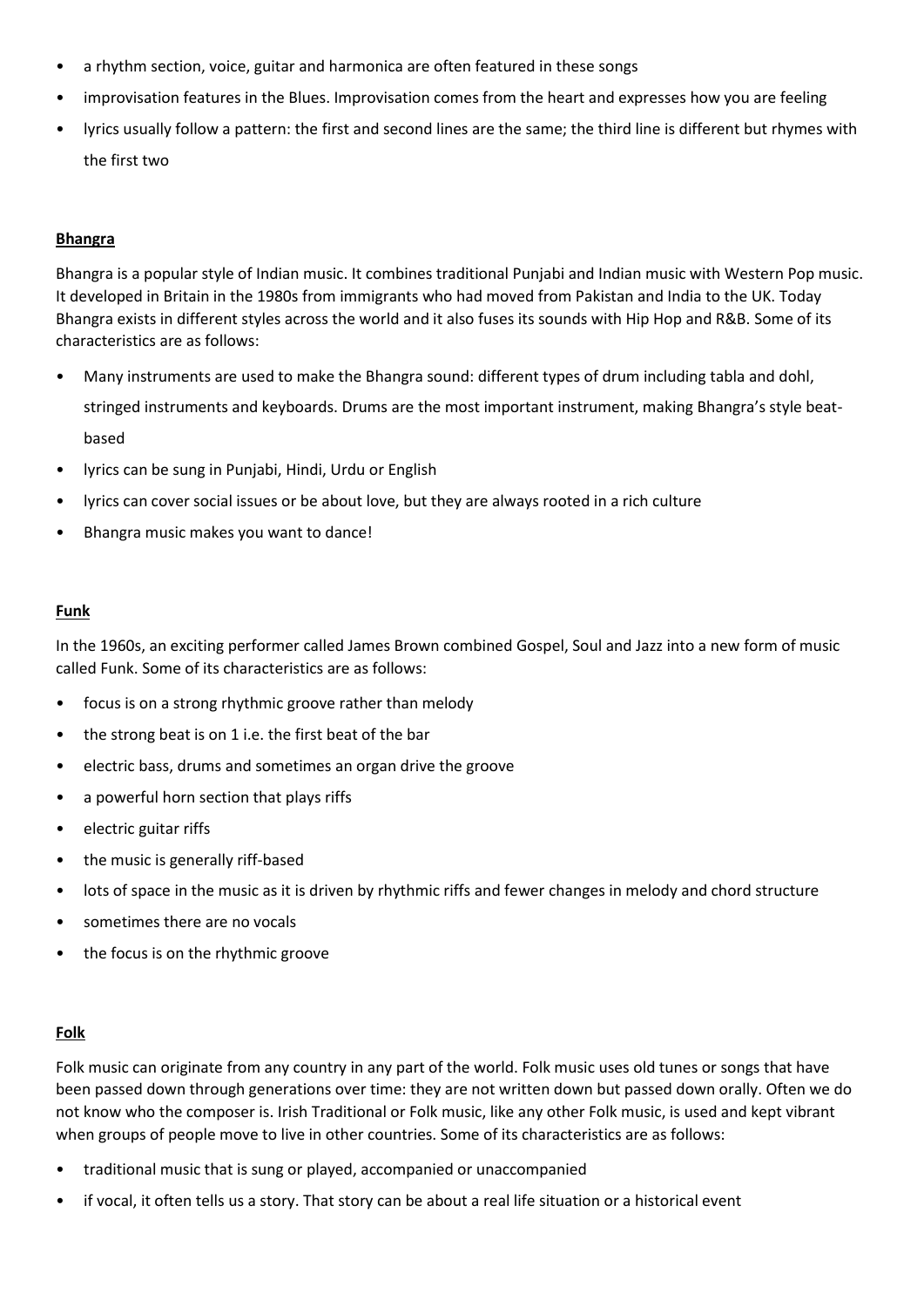- people often sing songs to portray how they feel about what is going on around them; drinking songs, freedom songs, wedding songs, funeral songs – any type of celebration
- songs are sung in a local accent/language/dialect
- portable instruments are used: flutes, penny whistles, fiddles, pipes, mandolins, banjos, guitars, accordions and drums
- folk music can be instrumental (without voices)

# **Latin**

Latin American music mixes influences from Spanish, African, Native Latin American and also Western sources. Some of its characteristics are as follows:

- percussion instruments including congas, claves, bongos and maracas are used
- every style of Latin music is based around a five-beat rhythm called clave
- it is Dance music with a Dance beat
- some of the popular Latin dance styles are Salsa, Samba, Bossa Nova, Mambo and Merengue
- latin music is up-tempo and energetic
- instrumentally there is usually a rhythm section (piano, bass guitar and drums). There is sometimes an electric guitar and often a horn section (sax, trumpet and trombone)

# **Gospel**

Gospel music is religious/Christian music where people sing about God in many different styles eg Folk, Urban, Modern Worship, Blues and Country. Gospel music has a history that can be traced back to the 18th century. In the midst of difficult lives, slaves used songs to inspire inner strength and courage. They borrowed from Protestant hymns, reworked them, and then made up new melodies and harmonies. These songs became known as Negro spirituals, the first authentic American Sacred music. Gospel music is the original form of American Folk music. Blues and R&B are rooted in it. Some of its characteristics are as follows:

- often religious words or words/lyrics that make us think about friendship or helping each other.
- lyrics with meaning if the song is not religious
- strong vocals often with harmony lines
- choirs singing in a call and response style
- use of instruments is dependent on the style of the Gospel music. Could use piano, bass, drums and Hammond organ. There could be use of an electric guitar. Other instruments could be used such as strings.
- use of syncopated rhythms and an often faster tempo unlike traditional hymns that would be more stately
- the chorus will always be uplifting, it will be emotional
- some songs are not written as Gospel songs but are covered as one, the words/lyrics lending themselves to the Gospel style
- lyrics can have a non-religious meaning (secular)
- has musical crossover appeal to non-religious listeners

Urban Contemporary Gospel music: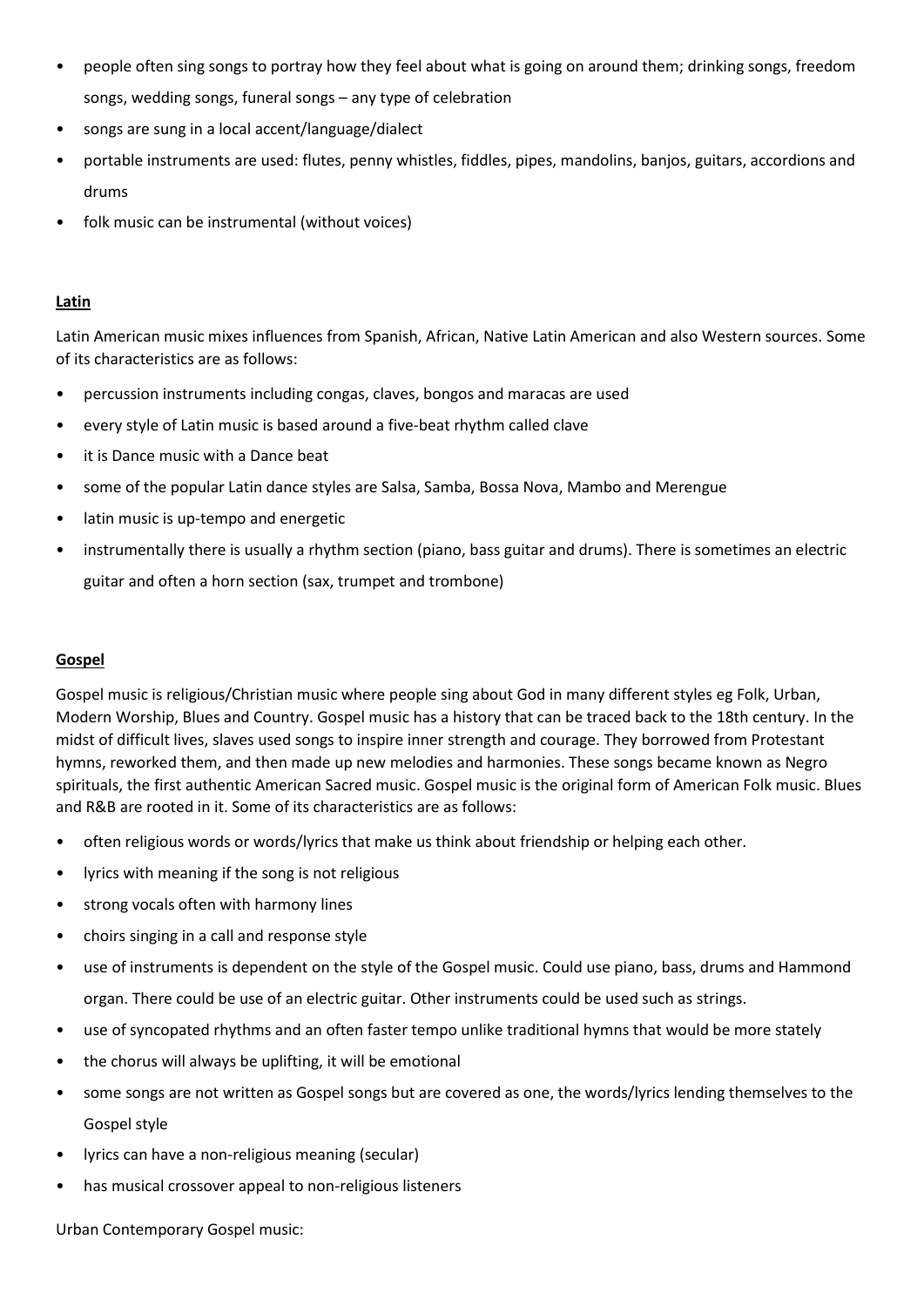- uses elements of Pop and Funk
- can be elements of Hip Hop, Pop, Funk and Jazz and rapping
- uses drums, electric guitar, bass and keyboards
- lyrics can have a non-religious meaning (secular)
- musical crossover appeal to non-religious listeners
- syncopated rhythms with a fast tempo unlike a traditional hymn that would be more stately
- the choir is singing in a call and response style
- the voices are weaving in and out of each other, often still a call and response style

Southern Gospel-style music:

• usually male leading vocals

• sometimes called "quartet music" for four people, originally four men used to sing in four parts. Now the singers are joined by instrumentalists

• origins are in the South Eastern states of America. It grew out of rural traditions from the "white" community and is therefore sometimes called "white" Gospel

- use of piano, guitar to accompany
- in more modern times, the use of one lead vocalist with backing vocals

Religious Choral Symphony:

- use of a symphony orchestra
- use of a choir with the orchestra
- the choir are singing religious words, in German, based on a hymn

#### **Reggae**

Reggae is a music genre that originated in Jamaica in the late 1960's. Some of its characteristics are as follows:

- bass guitar and drums are brought to the foreground of the music
- guitar and keyboards set back in the mix (usually the roles of these instruments are the other way around, the bass and drums set back in the mix)
- slowish tempo with a laid-back feel
- bass guitar plays melodic lines and is prominent in the song
- the drums and bass set up a particular groove avoiding the first beat of the bar
- bass guitar plays short line of melody or short phrases
- guitar mostly plays chords on the offbeat, beats 2 and 4
- keyboard and organ also play on the offbeat but add extra melodies too
- sometimes there is a horn section that would be made up of sax, trumpet and trombone
- often female backing vocals
- the lyrics often talk about Rastafarian beliefs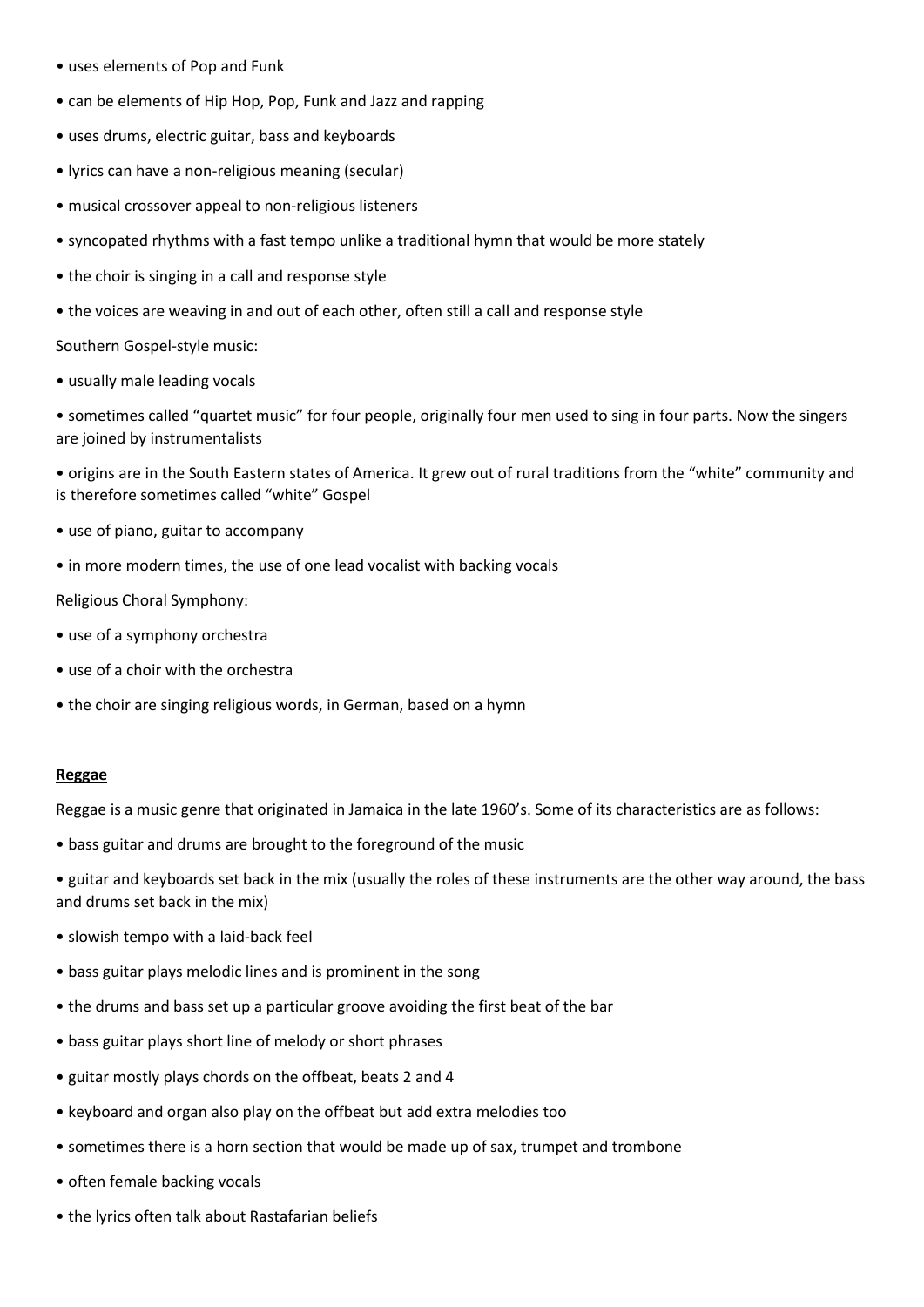the lyrics often have a political message

# **R&B**

R&B is music that combines elements of Rhythm and Blues, Pop, Soul, Funk and Hip Hop. Although the abbreviation R&B originates from traditional Rhythm and Blues music, today the term R&B is most often used to describe a style of African-American music that developed after the demise of Disco in the 1980s. Some of its characteristics are as follows:

- polished production style, which never sounds gritty
- use of computer-originated sounds eg drum machines
- smooth vocal arrangements
- use of Hip Hop and Dance beats without the earthy street-vibe creating a smoother finish
- frequent use of melisma (vocal runs) in vocals, eg Stevie Wonder, Mariah Carey, Whitney Houston, Michael Jackson, Beyonce Knowles-Carter. This style of singing originated in the Gospel tradition.

## **Jazz (big band Swing)**

Swing-style big bands were the most fashionable form of American Popular music from 1935–1946, a period known as the Swing Era.

Jazz music had always been a form of entertainment more for listening to than dancing. After the depression of the 1920s, people wanted to dance, so small Jazz bands took on more instrumentalists and became known as big bands or Swing bands. Big bands were able to perform in large ballroom spaces to huge audiences and Swing dancing became an extremely popular pastime. Bands of the Swing Era produced a much fuller sound than that produced by earlier Dixieland Jazz bands simply because they consisted of many more musicians.

Some of the most famous big band leaders were Count Basie, Duke Ellington and Benny Goodman. Within these big bands were many individual instrumentalists who became well known. Lester Young and Coleman Hawkins were two extremely talented saxophone players who became famous for their clever improvisations. At this time, singers started to become more important and Ella Fitzgerald was one who had a distinctive and beautiful voice. She was one of the first to improvise using her voice: in Jazz this is called scat singing.

Many of the songs written and played during the Swing Era were selections from The Great American Songbook – a list of the best, most important and most influential American Popular songs of the 20th century. The music of the Swing Era is often regarded as having a huge influence on Pop music.

The name 'swing' came from the phrase 'swing feel' where the off-beats (ie 1 2 3 4 - beats 2 and 4) are emphasised. If one musician tells another that they really 'swing' when they play Jazz, it means their playing has a strong rhythmic groove or drive.

Big band Swing has remained popular with musicians like Michael Bublé and Robbie Williams. Today, Swing style can be heard in small and large ensembles. Some of its characteristics are as follows:

Jazz Swing music:

- a big Jazz band
- sixteen or eighteen different instrumentalists including saxophones, trumpets, trombones, piano, bass, drums
- a singer
- a strong rhythm section piano, bass and drums that drives the band and embed the groove
- soloists who improvise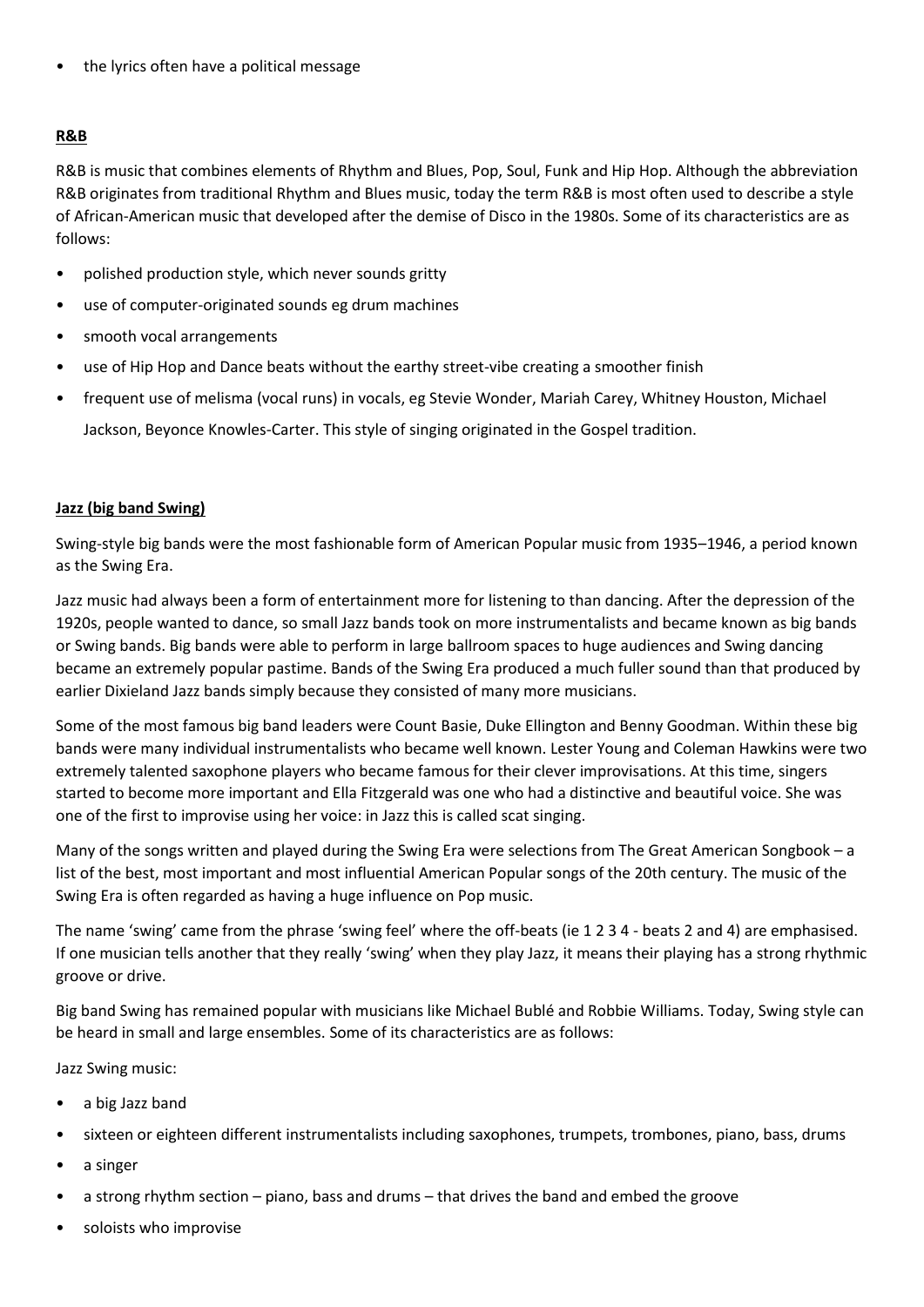- syncopated melody lines
- walking bassline

Jazz Swing music today:

- a big or a small Jazz band (a small Jazz band will consist of far fewer brass or woodwind players)
- a singer (often but not always)
- a strong rhythm section piano, bass and drums that drives the band and embed the groove
- *improvisation*
- syncopated melody lines
- walking bassline

## **Early Music and Renaissance**

The first fully-acknowledged era in Classical music was the Renaissance period, beginning circa 1400. There was all sorts of music before that, much of it laying the foundations for the composers who were to come. This all sits under the umbrella of what we refer to today as the Early period. Some of its characteristics are as follows:

- Almost everything composed during this period was for the human voice: partly because of the influence of the church, and also because a great many musical instruments had yet to be invented
- Instruments that were put to good use during the Early period included the recorder, the trumpet and the bagpipe. Towards the start of the Renaissance, early versions of keyboard instruments like the harpsichord began to appear
- Prominent composers during this time included Guido d'Arezzo (born c991), Hildegard of Bingen (born c1098) and Guillaume de Machaut (born c1300)
- The Renaissance followed on from the Middle Ages and was for musicians an era of discovery, innovation and exploration - the name means 'rebirth' and it covers music from 1400 to 1600. In the Middle Ages music was dominated by the Church. Most composition was for sacred use and based on the plain chant that had been part of worship since the earliest years of Christianity.
- Although most music remained religious during the Renaissance, the relaxation of the Church's political control over society meant that composers were allowed greater freedom to be influenced by art, classical mythology and even astronomy and mathematics
- The invention of the printing press meant that music could be published and distributed for the first time
- The Latin Mass is perhaps the most important type of music from the Renaissance, particularly that of Josquin des Prez
- In the early Renaissance, most composers came from Northern France or the Low Countries, where the support provided by the courts was particularly strong. Later on, focus went beyond the Alps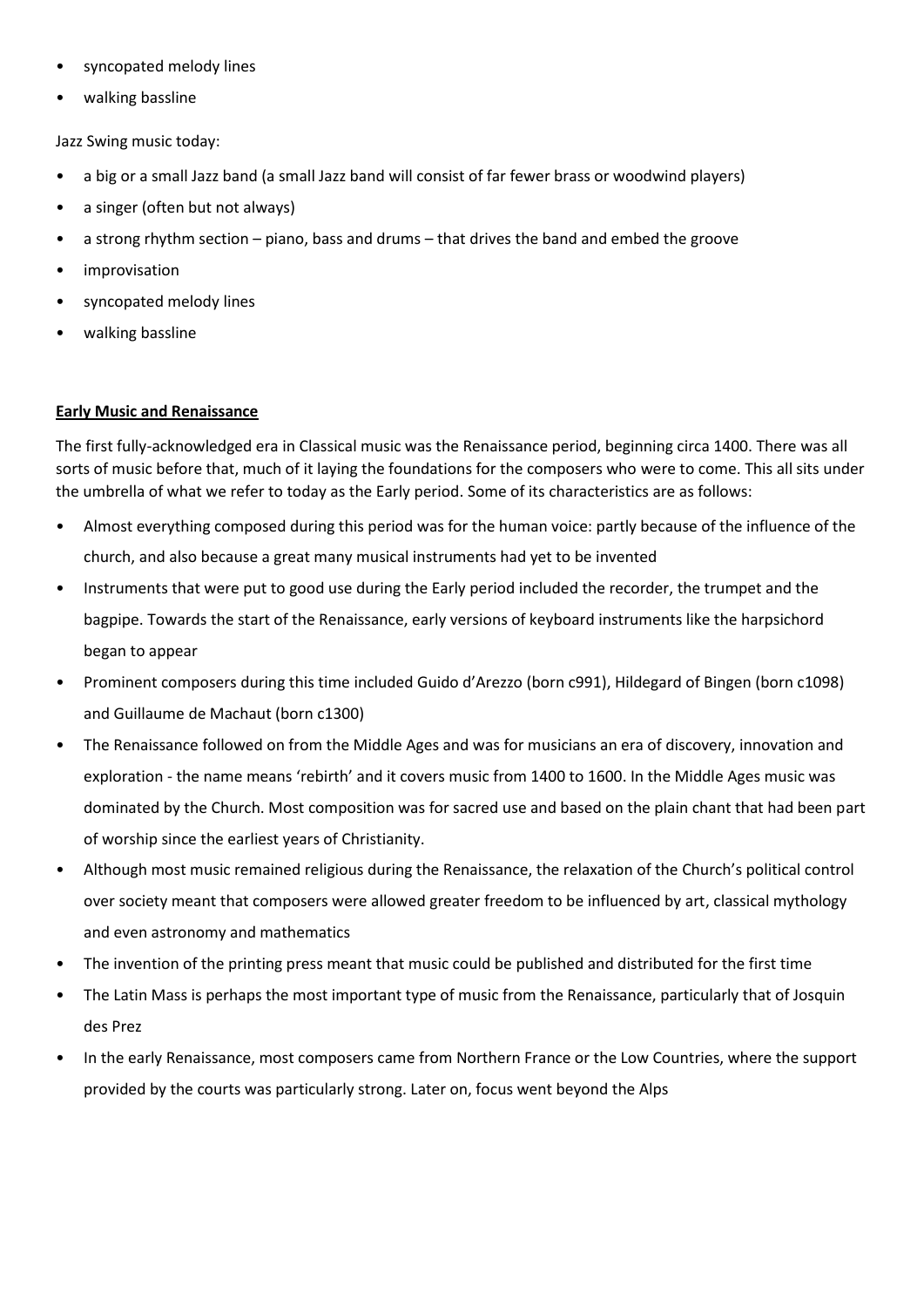## **Baroque**

The Baroque period refers to an era that started around 1600 and ended around 1750, and included composers like Bach, Vivaldi and Handel, who pioneered new styles like the concerto and the sonata. The Baroque period saw an explosion of new musical styles with the introduction of the concerto, the sonata and the opera. Some of its characteristics are as follows:

- The orchestra was born
- Opera became popular
- The rise of the concerto gave soloists the chance to show off in a big way
- The main progression that came as the Renaissance period turned into Baroque is the emergence of more modern harmony. By harmony, we mean the combination of more than one note at the same time, and Baroque composers like Bach, Handel and Vivaldi just made it that bit more accessible
- Monteverdi's Vespers is an example of what kind of harmony suddenly became popular. Bach is regarded as one of the greatest geniuses in the history of music. He demonstrated a standard approach to harmony that dominated music until the late 19th century
- Though many instrumental developments were made in the Baroque period, the main one was the harpsichord. You can hear its distinctive plucked sound all over pieces from the period. Good examples are in the music of J.S. Bach
- Religious music was a huge part of the Baroque period, but it took composers like Handel and Bach to make them into emotional, human experiences. These works include Bach's St Matthew Passion, Handel's Messiah and Zadok The Priest
- There are so many landmark pieces in the Baroque repertoire and Vivaldi's The Four Seasons is one. Not only is it a beautiful and evocative piece of music, but it's also a perfect representation of the increasing poetic power Baroque music was aiming for

# **Classical**

The Classical period refers to an era that started around 1750 and includes composers like Haydn, Mozart and Beethoven. Also active in this period were Rossini and Paganini.

'Classical music' is music that's distinct from Pop, Jazz, or Folk music. The Classical era in the history of music specifically refers to the period when composers such as Haydn, Mozart and Beethoven were active, championing the symphony, composing comic operas, and developing piano sonata. Some of its characteristics are as follows:

- This new musical style coincided with the Age of Enlightenment, a time of radical change in social values focused on human rights and freedom of religion. Its architectural style was reminiscent of ancient Rome and Greece hence the term 'Classical'
- Orchestras went through great changes: harpsichord or organ were no longer their musical foundation and wind and brass instruments such as the horn, trumpet, clarinet, flute and oboe joined the strings to create a new, distinctive sound
- The orchestral set-up led to the era's most important type of music, the symphony. It developed rapidly at the beginning of the era, moving from a standard, strict three-movement format with a quick opening, a slow middle movement and a quick one to finish, to become an expansive fourmovement vehicle for orchestral expression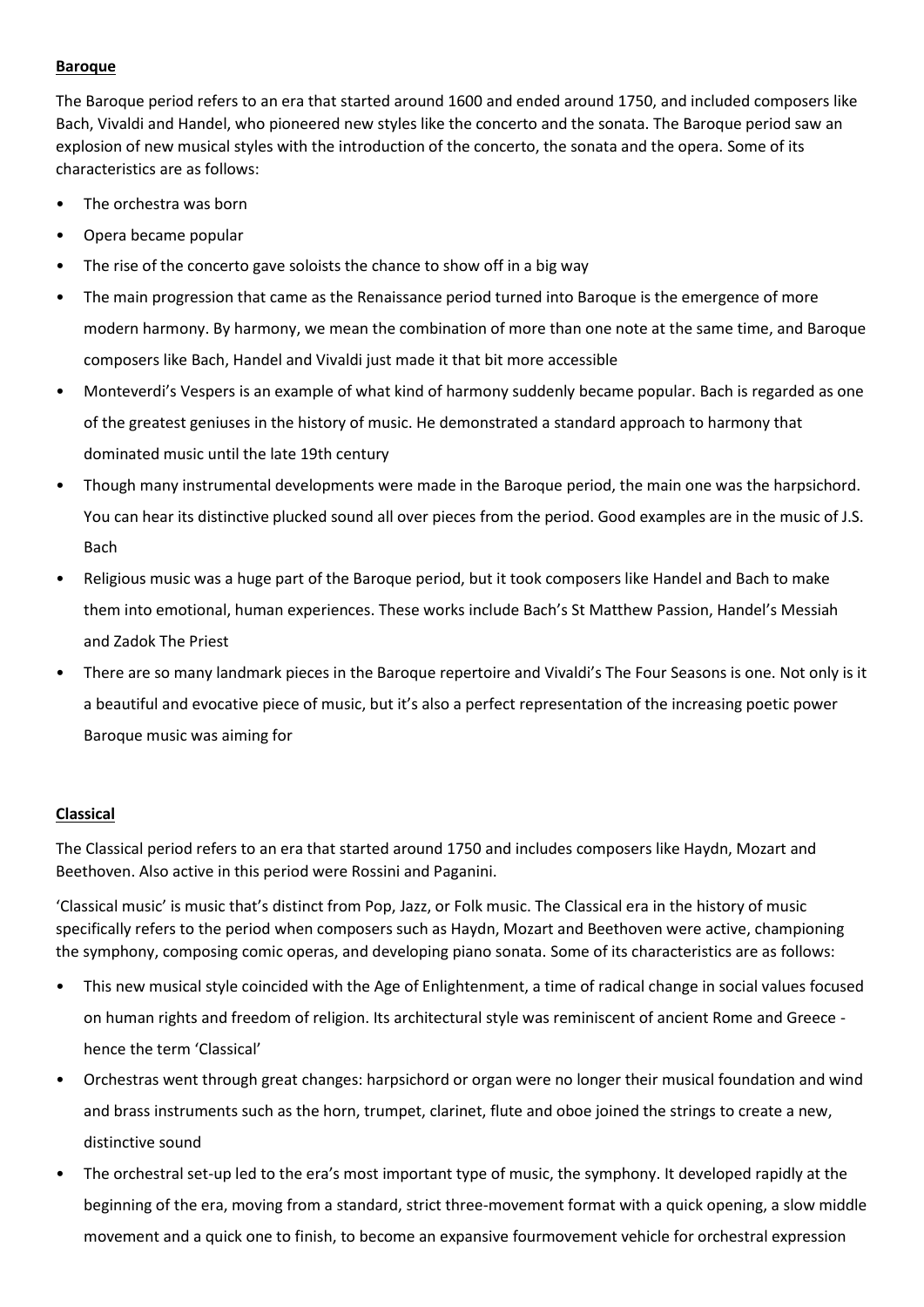- Along with the orchestra came the string quartet, consisting of two violins, a viola and a cello. The works are themselves called 'string quartets' and follow a standard, four-movement format reminiscent of the symphony
- The piano was also introduced during this period. The most important solo pieces of the Classical era were sonatas, written for any solo instrument but most notably composed for the piano
- The Classical era was dominated by its two greatest composers, Haydn and Mozart, who worked in Vienna. Haydn composed fantastic choral, operatic, orchestral and instrumental music - but the symphonies were his greatest achievement
- In the last years of the 18th century came Beethoven, who started writing music in the style inherited from Mozart and Haydn. He eventually outgrew it, and split the Classical style apart at the seams, marking the dawn of the Romantic era in music

# **Indonesia – Gamelan**

Gamelan music has been hugely influential since the remarkable ensembles were heard in Paris at the 1889 World Fair. Musicians who sought inspiration in gamelan music include Debussy (Pagodes), Satie (Gnossienne) and Takemitsu (For Away). Translated 'gamelan' means 'to hammer' and is found mainly in Bali and Java. Some of its characteristics are as follows:

- Gamelan music is played as a group
- is heard at celebrations and theatre performances
- is based on oral tradition where players memorise the music, musical notation is not used.

# **Nigeria – Drumming**

Traditionally percussive instruments, in some African societies, are used for:

- ceremonies of all occasions
- religious rituals
- communication
- calling to arms in wars

Drum ensembles play complex rhythms that are rarely written down but instead passed between people through aural tradition. There is usually a leader who directs the drummers with musical cues and signals changes of tempo to dancers. Babatunde Olatunji was a major figure in early recorded African drumming. As well as introducing the sound of African drumming to many Americans, he directly influenced the musical landscape, as can be heard in tracks like Carlos Santana's Jingo.

# **Argentina – Tango**

Fusing together the words 'liberty' and 'tango', Piazzolla breaks away from the classical tango style and moves into tango Nuevo in this piece. There are hundreds of recordings of Libertango in different instrumentations, and the original recording is still widely available. Music like this, which is written to be danced to, often has a strong rhythmic quality, offering an opportunity to start experimenting with music and movement. Some of its indicators are as follows:

uses a 2/4 or 4/4 time signature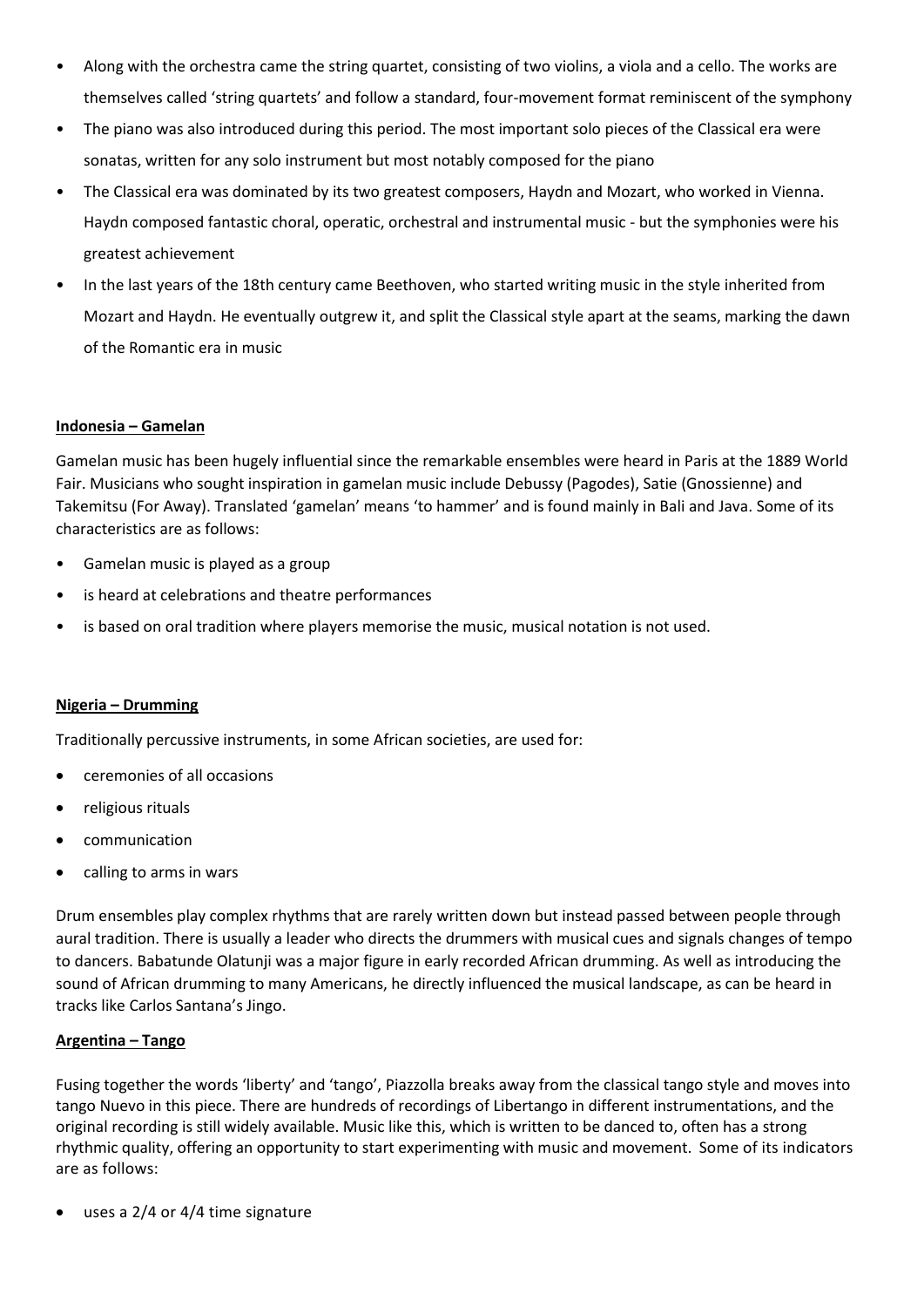- has an angular, staccato rhythmic emphasis
- often features instruments like bandoneon (a cousin of the accordion), violin, and guitar

# **80's synth pop**

Synth pop first became prominent in the 1970's and heavily features a synthesizer to create beats and rhythms. Smalltown Boy features one of the most recognisable synth riffs of the 1980s alongside lyrics which mark sweeping social changes. The legalisation of homosexuality in the late 1960s was followed only slowly by growing acceptance of LGBT+ people within society. Smalltown Boy charts the harsh experience of growing up gay in England in the 1980s but its commercial success points to the more hopeful times that were to follow.

## **Art Pop**

A loosely defined style of pop music which emphasizes the manipulation of [signs,](https://en.wikipedia.org/wiki/Sign) style, and gesture over personal expression. Art pop artists may be inspired by postmodern approaches or art theories as well as other forms of art, such as [fashion,](https://en.wikipedia.org/wiki/Fashion) [fine art,](https://en.wikipedia.org/wiki/Fine_art) [cinema,](https://en.wikipedia.org/wiki/Film) and [avant-garde](https://en.wikipedia.org/wiki/Avant-garde) literature e.g. Kate Bush, David Bowie, The Beatles (Sgt Pepper's). The chosen piece is an acoustic song about one of Bowie's early artist inspirations, the American pop artist [Andy](https://en.wikipedia.org/wiki/Andy_Warhol)  **Warhol** 

## **Pop**

Pop music is associated with music that is more commercial and accessible. It is more conservative than other music genres such as folk, blues, country, and tradition. Many pop songs do not contain themes of resistance, opposition, or political themes, rather focusing more on love and relationships. Some of its characteristics are as follows:

- songs are often between 2 to 5 minutes in length
- verse and a chorus structure, the chorus serving as the hook through simple repetition both musically and lyrically.
- simple beat and the melodies, with limited harmonic accompaniment
- lyrics typically focus on simple themes often love and romantic relationships although there are notable exceptions.

### **Musicals**

Within a musical, songs are used as tools to assist in telling the story from different points of view. Most musicals have dialogue but some are sung-through meaning there is little or no-dialogue, almost everything is sung. There are many different styles of musical theatre ranging from rock to opera. Depending on the style of musical depends on whether a band or orchestra is used.

Most musical theatre songs fit into these categories:

- action songs which move the plot forward
- character songs which enable a character to express their feelings

Within these two formats, different song types can be found, including:

- ballads which are usually slow, romantic and reflective
- comedy songs which are funny, so the lyrics are very important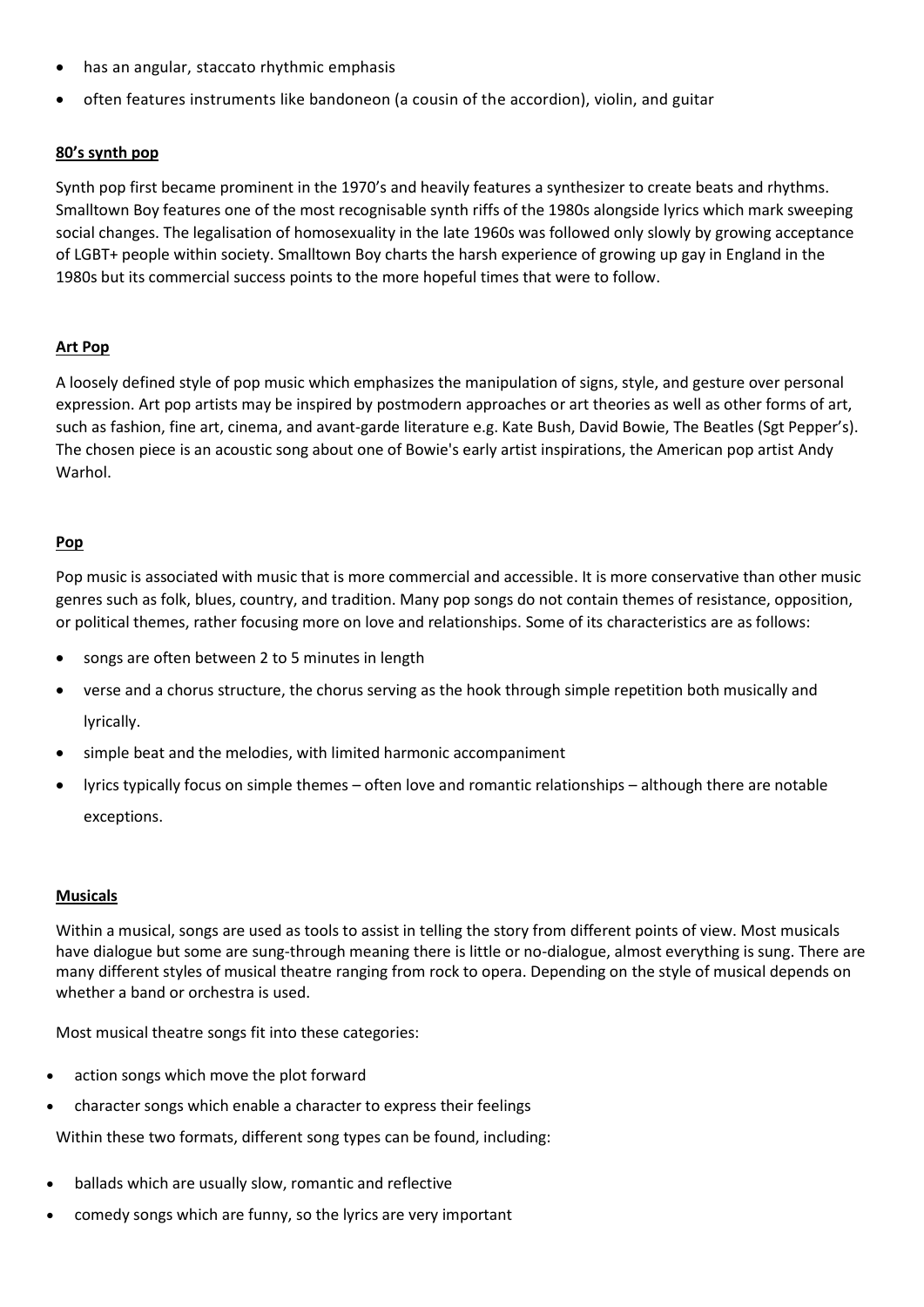- production numbers which involve the full company and are used to show major changes in location or plot, and often open and close acts
- rhythm songs which are driven by energetic rhythm patterns

Many show songs use 32 bar song form.

The chorus:

- sets the repeated refrain of the lyrics and often contains the title words
- usually returns several times, always with the same words
- is normally the 'catchiest' part of the song

# The verse:

usually has different words with each repetition.

# **Choral**

Choral music is performed by a group of singers or a choir and usually consists of two or more autonomous vocal lines. If there is more than one voice to each vocal line or strand of melody the performance can be considered choral. Choral music is heavily associated with and has a long history in European church music.

Choral, chorale, choir, and chorus are common terms used in choral music and are used interchangeably when a collection of singers, for example, is referred to as a choir.

**Choir** – Group of singers in a chorus

**Chorale** – A hymn sung by the choir and congregation often in unison.

**Chorus** – A group singing in unison.

**Duet** – A piece of music written for two vocalists or instrumentalists.

# **Minimalism**

Minimalism is a style of music which originated on the West coast of America in the 1960s.

**Minimalist** music often features:

- layers of **ostinato**
- constantly repeated patterns that are subjected to gradual changes
- layered textures
- interlocking repeated phrases and rhythms
- **diatonic** harmony

The combined effect can be almost hypnotic.

**Diatonic** means using notes which belong to the key rather than chromatic notes, which are outside the key e.g. you're playing in the key of C major and you're using C major scale notes, then you would say that the notes you're using are diatonic.

**Ostinato** is a short repeated pattern.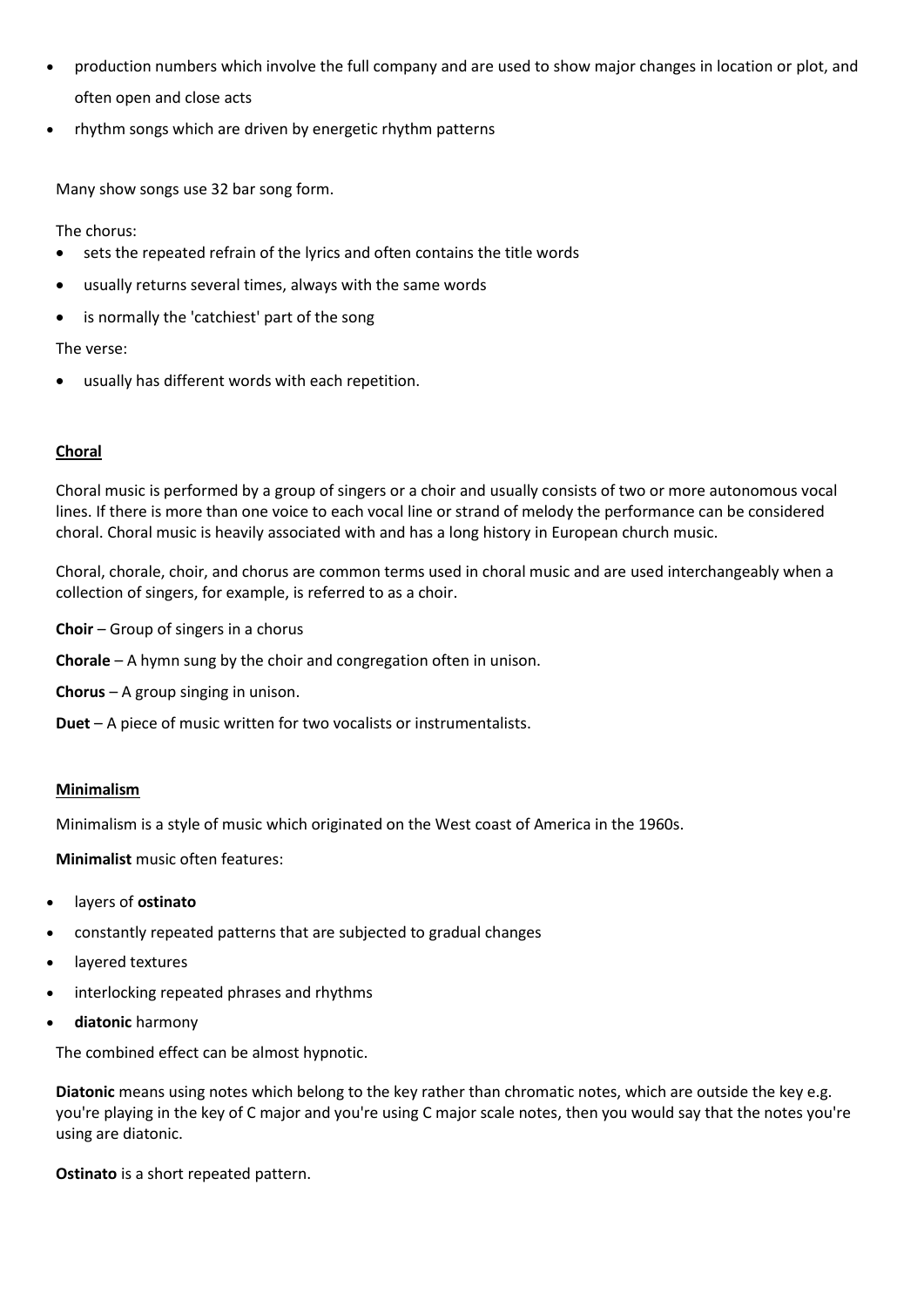## **90's Indie**

Indie music was originally the term used to describe independent record labels and was used interchangeably with the term 'alternative' music. However, it soon became associated with the music artists produced and was the product of certain developments in guitar based rock and pop.

Indie music used to be characterised as 'having more grit and less of an eye towards commercial success' with its roots often tracing back to the punk era of the late 1970s.

However, in the 1990's many bands originally deemed as 'alternative', such as Blur, Oasis, Green Day and Pearl Jam, broke into to the mainstream achieving commercial and chart success. This resulted in the 'alternative' label losing its original meaning and began to refer to this new, commercially lighter form of music.

### **Calypso**

Calypso originated in Trinidad and Tobago and is its national dance. It is heavily associated with carnival. It has the following:

- 4/4 time with syncopation
- acoustic and bass guitar or band with trumpets, saxophones, electric guitars, drum kit and Latin percussion
- often uses three-beat rhythms with two long beats followed by a short beat
- often uses call and response
- simple harmony
- verse and chorus structure
- topical, witty lyrics often satirical

### **Disco**

Disco first appeared in New York in the 1970's and developed its unique sound to cater to nightclub audiences. It usually has the following:

- strong drum and bass lines
- fast tempo
- steady dance groove
- energetic guitar lines
- verse and chorus structure
- simple lyrics that usually encourage people to dance

### **Soul**

Soul music is a style of African-American music and emerged out of rhythm and blues in the USA in the 1950's and 60's. A key feature is the subject matter of the songs, with much soul music taking the form of a love songs. This emotional subject matter goes hand in hand with the emotional vocal delivery. However, soul music also touches on social issues, especially those faced by Black Americans, and reflected the growing call for racial equality in the 50's and 60's. The characteristics of soul are as follows:

- Gospel influence intense vocals, call and response structure.
- An emphasis on the rhythm section